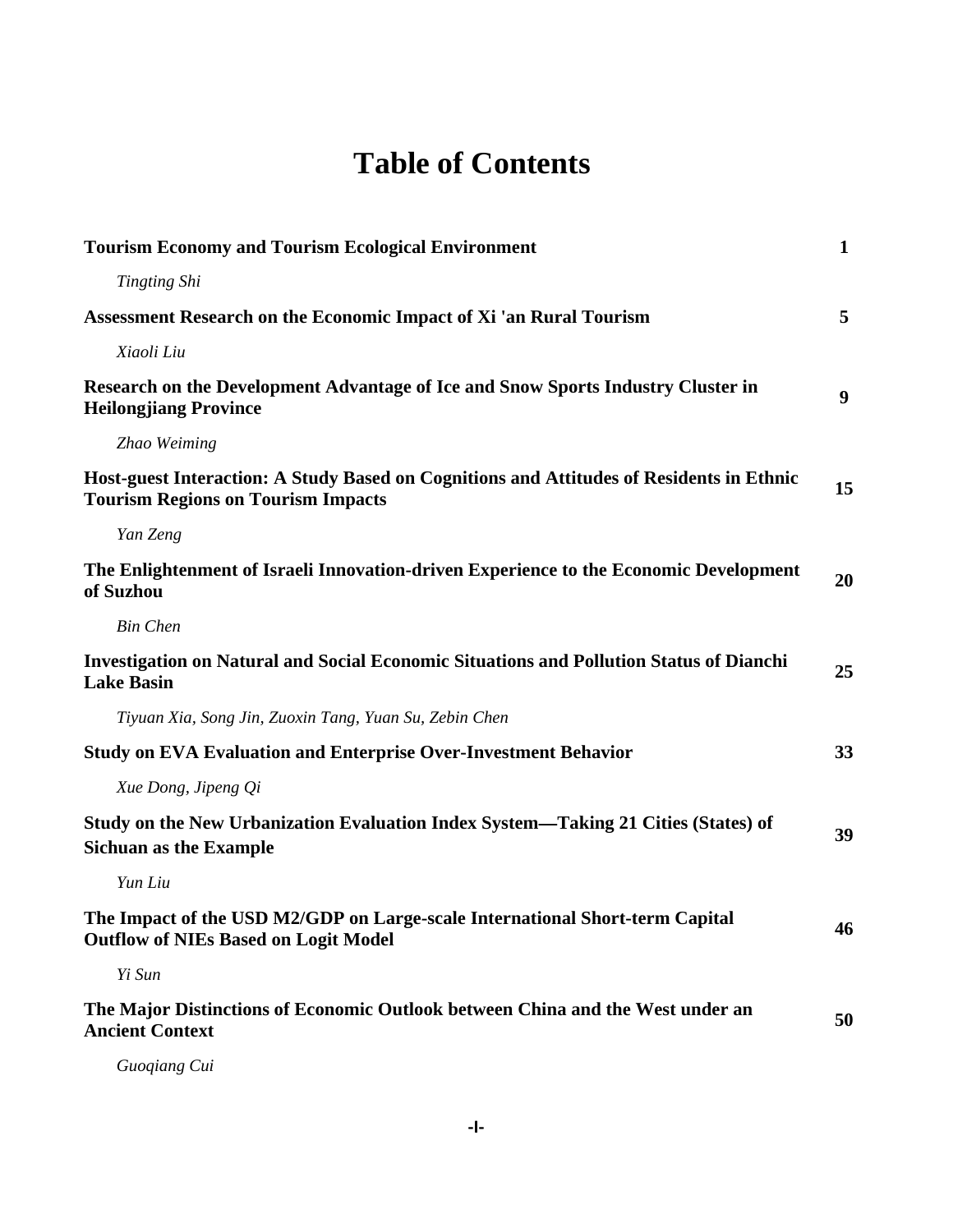| A Study on Business Model Innovation of Foreign Trade Service Enterprises                                                                            | 54  |
|------------------------------------------------------------------------------------------------------------------------------------------------------|-----|
| Yucong You                                                                                                                                           |     |
| Research on the Relevance of Agricultural Informatization, Support Funds for<br><b>Agriculture, and Economic Development in Agricultural Regions</b> | 59  |
| Zhang Li                                                                                                                                             |     |
| Research on the Main Mode of Rural Industrial Convergence and Impacts on Farmers'<br><b>Income Increase</b>                                          | 64  |
| Jinjin Qin                                                                                                                                           |     |
| The Strategy of Economic Development in Agricultural Regions in China                                                                                | 68  |
| Zhao Jie                                                                                                                                             |     |
| Research on the Value Orientation of Economic Law under Market Economy System                                                                        | 73  |
| Xie Sijie                                                                                                                                            |     |
| <b>Research on Regional Economic Innovation Capability Based on Industrial Clusters</b>                                                              | 77  |
| Li Jing                                                                                                                                              |     |
| Study on the Problems of Regional Economical Innovation and Development under the<br>"Belt and Road" Strategy                                        | 81  |
| Li Jing                                                                                                                                              |     |
| Study on the Structure of Ice and Snow Sports Industry Chain in Heilongjiang Province                                                                | 85  |
| Zhao Weiming                                                                                                                                         |     |
| Study on the Optimization Strategy of Ice and Snow Sports Industry in Heilongjiang<br><b>Province from the Sustainable Development</b>               | 90  |
| Zhao Weiming                                                                                                                                         |     |
| Research on Creditor Protection Situation and Its Necessity of Corporate Division                                                                    | 94  |
| Nannan Chen                                                                                                                                          |     |
| Research on the Experienced Commercial Space Design Based on Service Design Theory                                                                   | 98  |
| Yongxin Wu                                                                                                                                           |     |
| Development and Application Research on the Internet of Vehicles                                                                                     | 103 |
| Zunyi Shang, Yanbo Liang, Hang Su                                                                                                                    |     |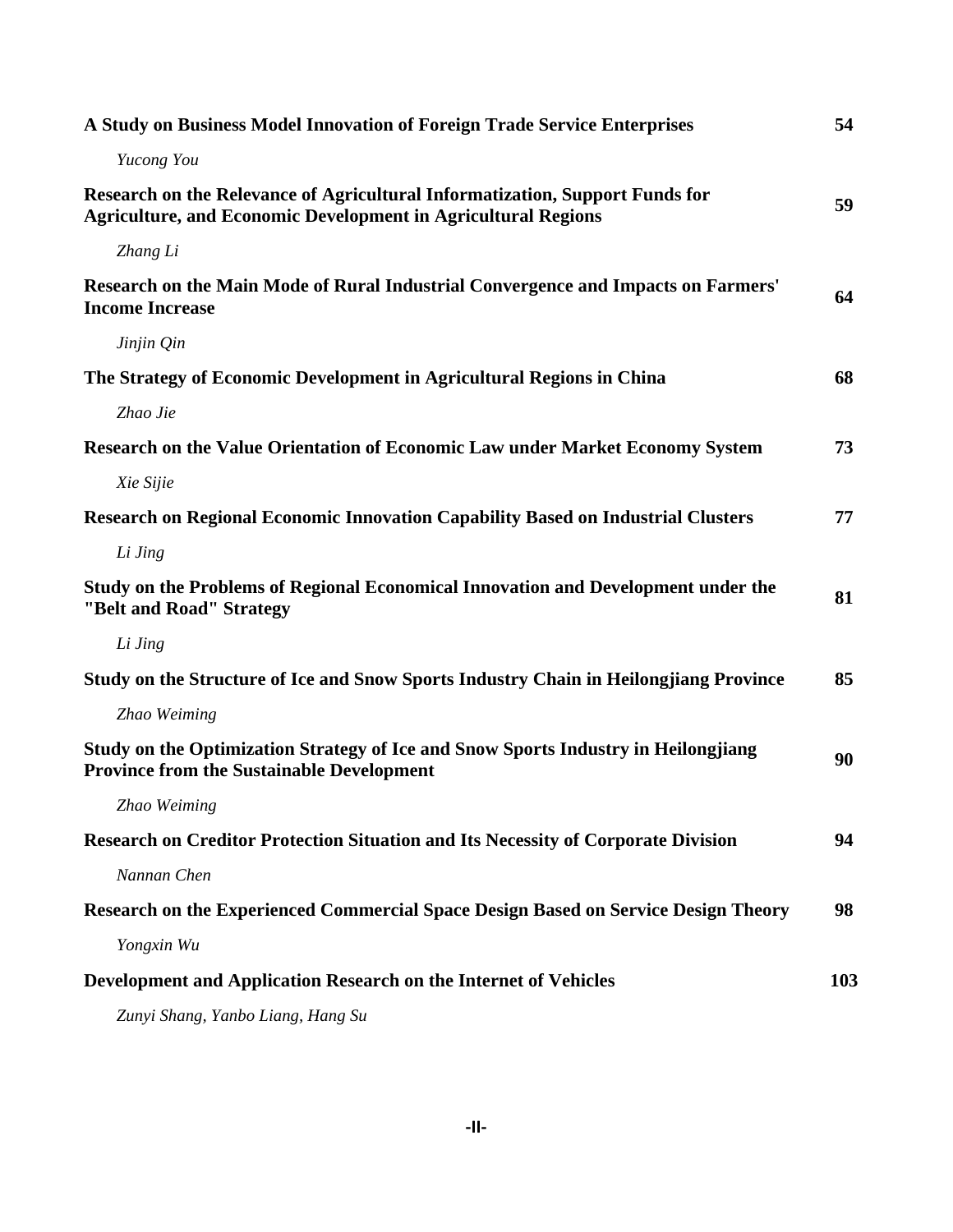| Analysis on the Combination of Ecological Tourism and Cultural Industry in Baicheng<br>Wetland                                                       | 107        |
|------------------------------------------------------------------------------------------------------------------------------------------------------|------------|
| Chunlei Zhang                                                                                                                                        |            |
| Study on the Relationship between Sino-British Trade and China's Economic<br><b>Development</b>                                                      | <b>110</b> |
| Yi Jin                                                                                                                                               |            |
| <b>Research on Prevention Mechanism of Internet Financial Risk</b>                                                                                   | 114        |
| Shali Zhou                                                                                                                                           |            |
| <b>Establishment of a Social Governance Model Based on Collaboration, Participation, and</b><br><b>Common Interests</b>                              | 118        |
| Yanwen Shi                                                                                                                                           |            |
| Analysis of Earnings Management and Accounting Standards in Listed Company                                                                           | 122        |
| Hua Qing                                                                                                                                             |            |
| Study on the Influence of Pig Farmers on the Optimization of the Distribution Structure<br>of Pig Industry: A Survey and Analysis in Dujiangyan City | 126        |
| Wen Mao, Xiumin Wu, Zhijing Zhao, Jiahao Zhu                                                                                                         |            |
| <b>Study on the Brand Construction of Regional Agricultural Products</b>                                                                             | 130        |
| Guanzhu Wang                                                                                                                                         |            |
| Case Study on Qantas of ITS Strategic Management: The High Flyer of the Airline<br><b>Industry</b>                                                   | 134        |
| Wang Xian                                                                                                                                            |            |
| <b>Study on Behavioral Decision-making Based on Sunk Costs in Travel</b>                                                                             | 139        |
| Wang Li, Xu Mengdie, Liu Cheng                                                                                                                       |            |
| Study on the Role of Township Associations in the Reform of the Household Registration<br><b>System</b>                                              | 143        |
| Minya Pu                                                                                                                                             |            |
| <b>Research on New Three Board Transfer Board</b>                                                                                                    | 148        |
| Jiegiong Wang                                                                                                                                        |            |
| Brief Analysis on the Application of Big Data in Internet Financial Risk Control                                                                     | 154        |
| Hu Jiaxin                                                                                                                                            |            |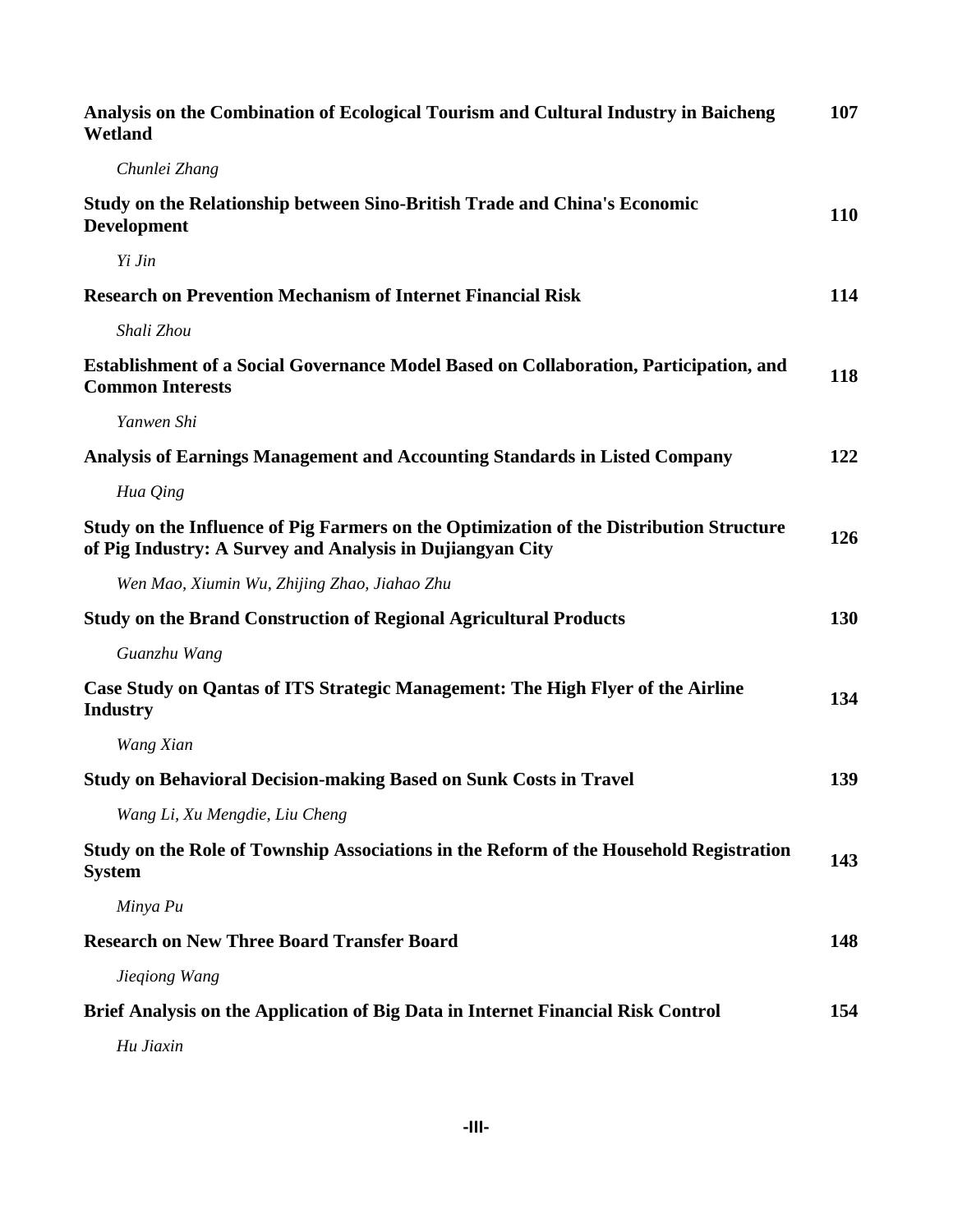| <b>Innovation Research on the Development Path of Smart Tourism in Liaoning Province</b>                               | 160 |
|------------------------------------------------------------------------------------------------------------------------|-----|
| Jianzhu Sun, Lan Zhao                                                                                                  |     |
| Research on Models, Innovation and Development Paths of Liaoning Tourism Group                                         | 164 |
| Jinghui Qu                                                                                                             |     |
| Analysis of the United States' Response to NATO's Leadership in the Mediterranean Fleet<br>in the 20th Century         | 169 |
| Zhenni Zou                                                                                                             |     |
| Study on the Countermeasures of Chinese Real Estate Economy under the Background of<br><b>New Status</b>               | 173 |
| Juanjuan Wen                                                                                                           |     |
| Analysis on the Impact of "Business Tax Reforms to VAT" on Business Accounting                                         | 177 |
| Hua Qing                                                                                                               |     |
| Research on Turner's "Frontier Thesis" and the Enlightenment to Frontier Development<br>of China                       | 181 |
| Ziyu Dang                                                                                                              |     |
| Discussion on Operation Mode of Regional Cross-border E-commerce Industrial Park                                       | 185 |
| Chen Guixiang, Liu Qingzheng                                                                                           |     |
| The Enlightenment of Japanese Bubble Economy Breaking on Chinese Economic<br><b>Development</b>                        | 189 |
| Yanjun Zhou                                                                                                            |     |
| <b>China's Next Big Challenge: Big Data</b>                                                                            | 194 |
| Yue Zhu                                                                                                                |     |
| <b>Research on Problems and Countermeasures of P2P Campus Network Lending Platform</b><br>from the Perspective of Game | 199 |
| Zhang Yujuan, Yuan Fang, Wu Huaqiong, Xu Xia                                                                           |     |
| <b>Common Problems and Countermeasures for Pre-settlement of Construction Projects</b>                                 | 206 |
| Liu Xinyue                                                                                                             |     |
| <b>Research on New Rural Construction Based on Financial Reform</b>                                                    | 211 |
| Ting Pan                                                                                                               |     |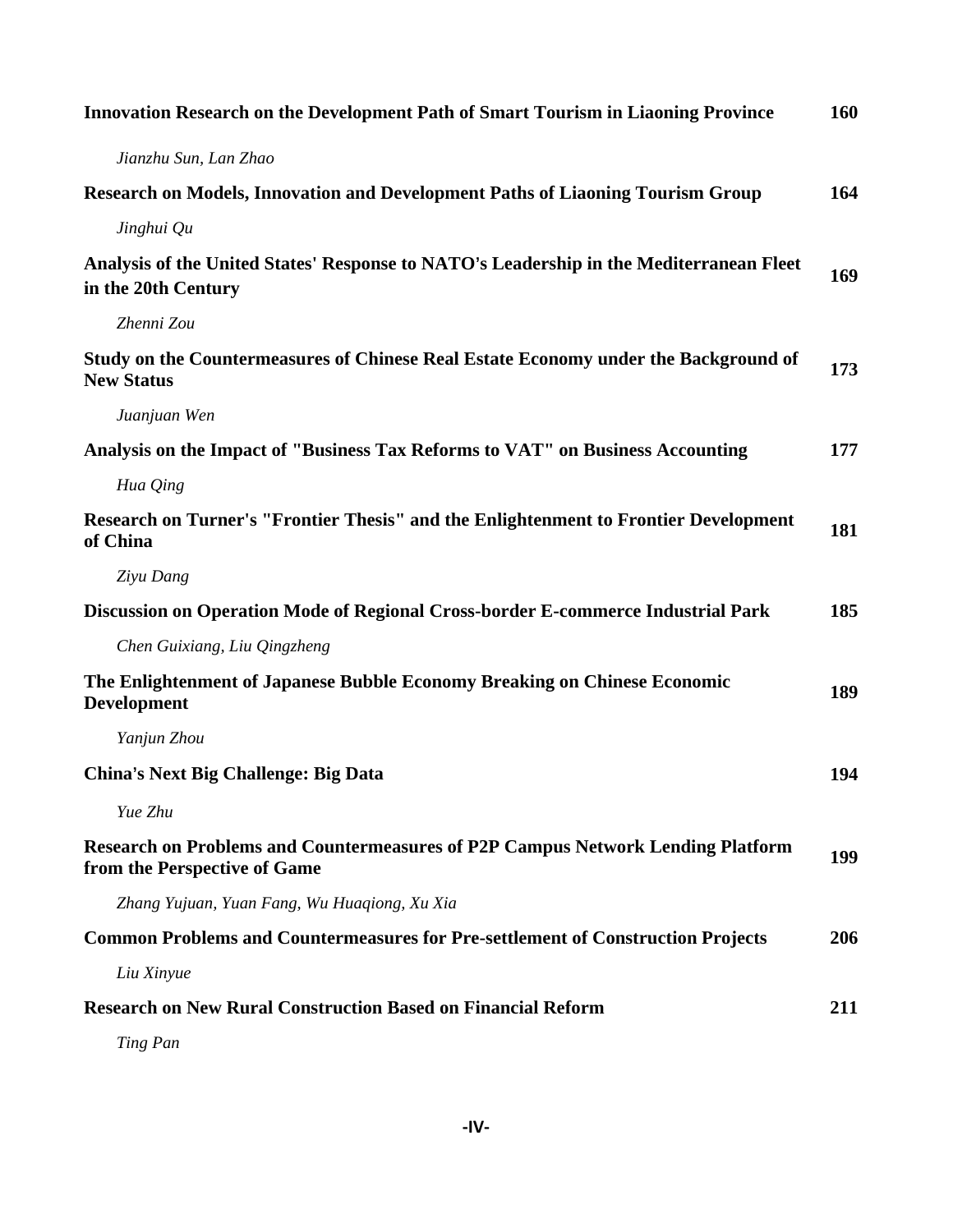| The Influence of 4G Network Technology on the Development of Broadcast TV and Its<br><b>Optimization Strategy</b>                                                  | 216 |
|--------------------------------------------------------------------------------------------------------------------------------------------------------------------|-----|
| Chuping Wu                                                                                                                                                         |     |
| Research on Shaanxi Finance Industry Targeted Poverty Alleviation Innovation from the<br><b>Perspective of Information Sharing</b>                                 | 220 |
| Ximei Li                                                                                                                                                           |     |
| <b>Research on Tourism Product Design Based on Tourist Experience</b>                                                                                              | 224 |
| Zheng Yao                                                                                                                                                          |     |
| <b>International Trade Dispute Resolution Strategy Based on the "Belt and Road"</b>                                                                                | 227 |
| Ning Chen                                                                                                                                                          |     |
| <b>Research on SME Financing and Its Development</b>                                                                                                               | 231 |
| Yuanjian Jiao                                                                                                                                                      |     |
| Analysis of the Coordinated Development Mechanism of Regional Economy                                                                                              | 235 |
| Quan Xu                                                                                                                                                            |     |
| <b>Research on Internet Financial Development</b>                                                                                                                  | 239 |
| Hejiang Bian                                                                                                                                                       |     |
| Research on the Transformation and Innovation of Government Economic Management<br><b>Functions</b>                                                                | 243 |
| Lei Wang                                                                                                                                                           |     |
| <b>Study on the Development of Rural Finance in China</b>                                                                                                          | 247 |
| Xiaoguo Li                                                                                                                                                         |     |
| <b>State Management of Unemployment Insurance: The Case of Vietnam</b>                                                                                             | 251 |
| Luong Minh Viet, Truong Thi Thu Hien                                                                                                                               |     |
| <b>Study on Videogame Industry and Its General Developing Trend</b>                                                                                                | 255 |
| Jingjing Che                                                                                                                                                       |     |
| Environmental Regulation, Technological Innovation and Sustainable Growth                                                                                          | 261 |
| Hongqiao Zhang, Xuedong Li, Ziguo Feng                                                                                                                             |     |
| Analysis on the Countermeasures for Improving the Competitiveness of Small and<br>Medium-sized Customs Declaration Enterprises -- Taking MJK customs as an example | 267 |

*Yu Changjiang, Yang Hui*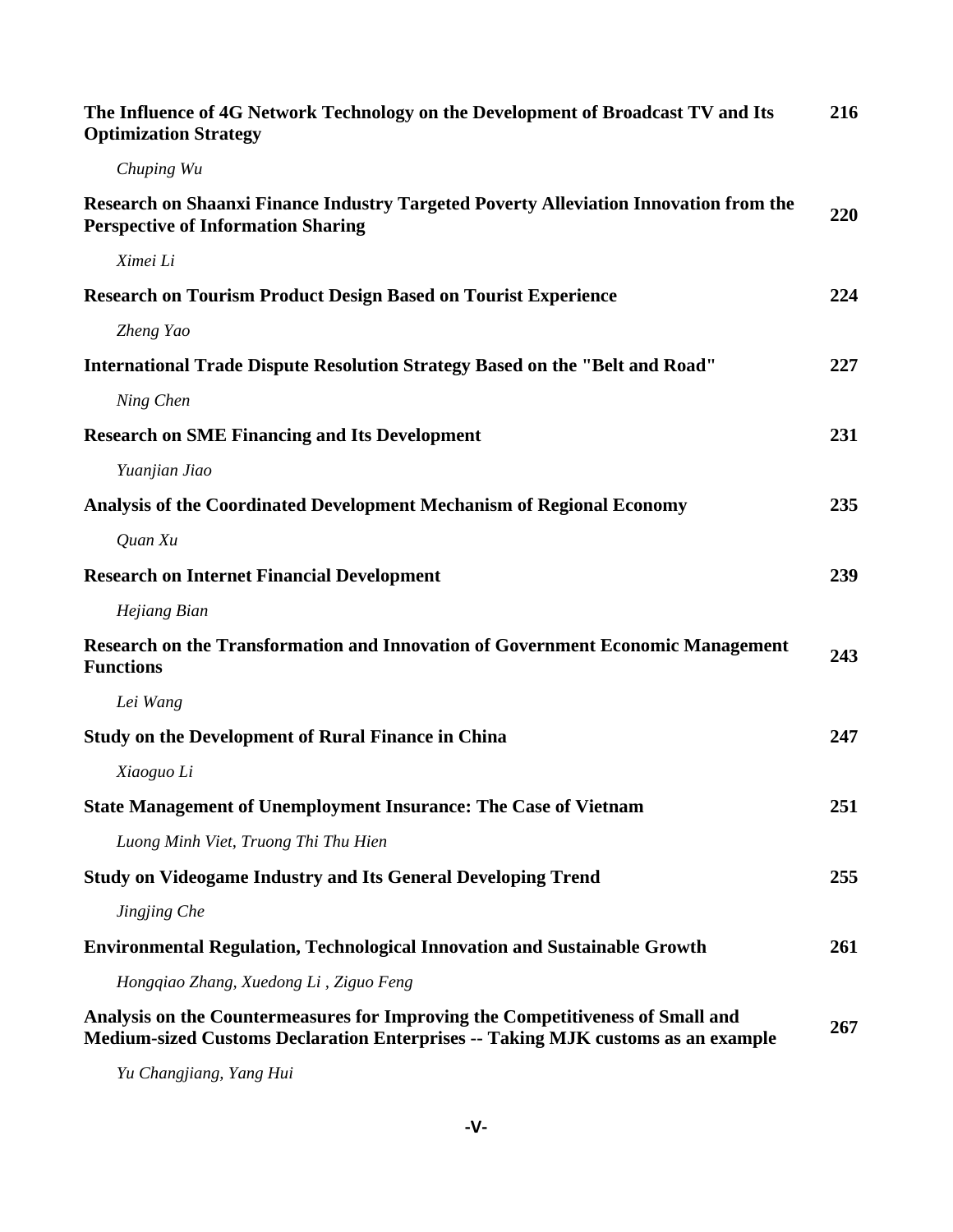| <b>Attempting Discussion on Reference and Realization Framework of Intelligent Service</b><br><b>Type Digitized Campus Construction</b> | 271 |
|-----------------------------------------------------------------------------------------------------------------------------------------|-----|
| Qin Gong, Zou Li, Li Jinfeng                                                                                                            |     |
| Study on the Evaluation of Integration of Foreign Social Entrepreneur Organizations and<br><b>Its Enlightenment to China</b>            | 275 |
| Di Lv                                                                                                                                   |     |
| Study on the Role of Engineering Technicians in Coal Mine Safety Production<br><b>Management</b>                                        | 280 |
| Xiaojiang Li                                                                                                                            |     |
| <b>Research on Sino-Thai Cultural Trade Market Development</b>                                                                          | 285 |
| Yishu Liu                                                                                                                               |     |
| <b>Quality Problems and Quality Control of the Protective Equipment in Air Defense</b><br><b>Projects</b>                               | 289 |
| Gao Qian                                                                                                                                |     |
| Research on the Model of "Internet + Agricultural Regional Brand" under the Strategy of<br><b>Revitalizing the Village</b>              | 295 |
| Haozhe Lv, Binxiang Liu, Yu He, Gaogiong Fan                                                                                            |     |
| Analysis on the Fine Management of Municipal Engineering Construction                                                                   | 301 |
| Qin Guo                                                                                                                                 |     |
| An Analysis of the High-level Development Path of Agriculture under the Rural<br><b>Revitalization Strategy</b>                         | 305 |
| Qing Zheng                                                                                                                              |     |
| The Study on the Determinants of International Tourism Demand: The Case of Chinese<br><b>Outbound Tourism to Japan</b>                  | 311 |
| Zhang Qiong, Deng Chen                                                                                                                  |     |
| Reflections on the Financial Performance of Asset-Light Enterprises' Capital Operation                                                  | 318 |
| Yu Qiuli                                                                                                                                |     |
| <b>Collaborative Innovation Helps Accurate Innovate Gene Cultivation</b>                                                                | 321 |
| Yang Yi                                                                                                                                 |     |
| <b>Internet Financial Risk Analysis and Supervision Suggestions</b>                                                                     | 324 |
| Xi Sicheng                                                                                                                              |     |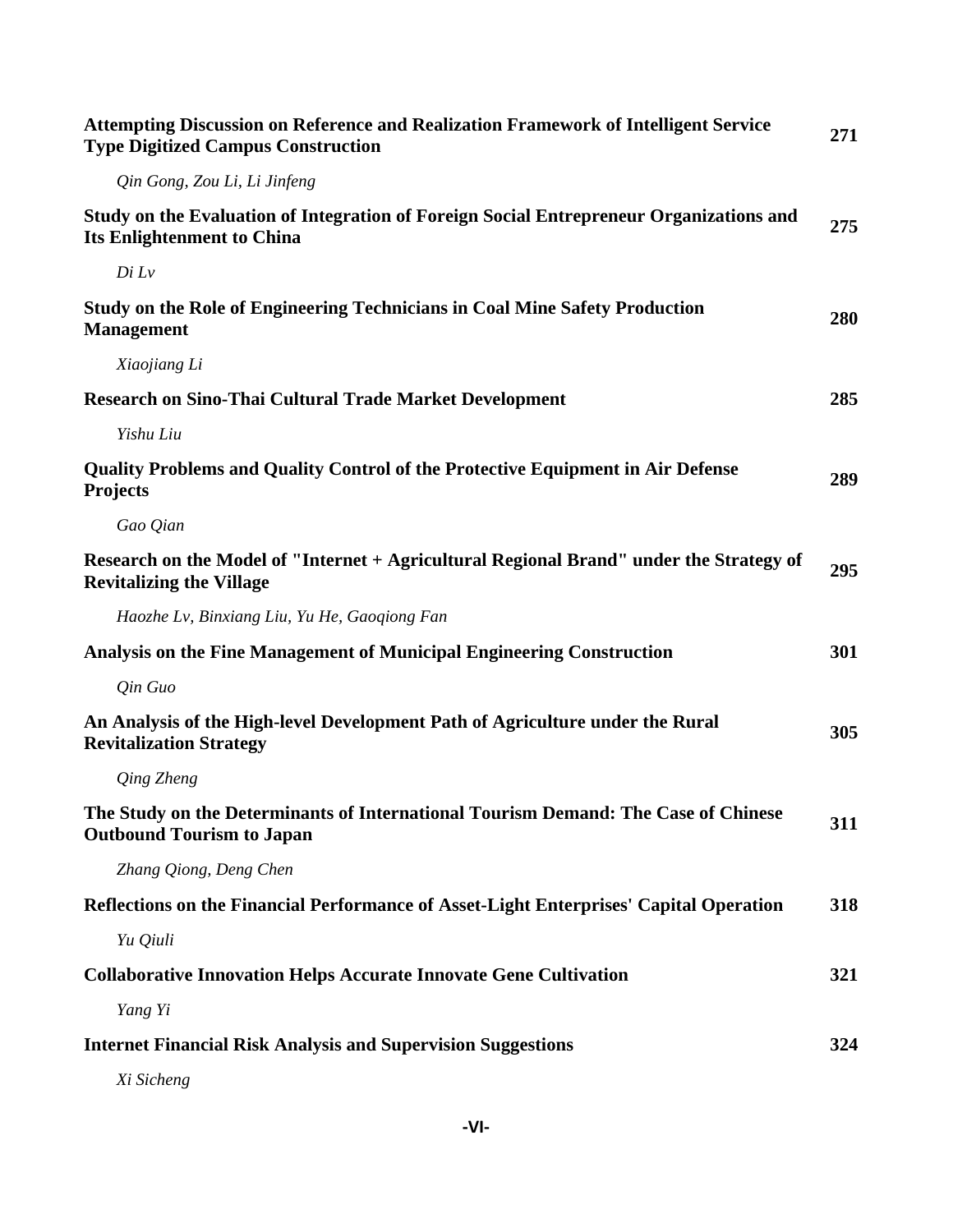| <b>A Rational Judge for Disruptive Technology</b>                                                                                | 327 |
|----------------------------------------------------------------------------------------------------------------------------------|-----|
| Cheng Baihua, GaoLiang                                                                                                           |     |
| Research on Innovation of Enterprise Management Mode in the Era of Big Data                                                      | 330 |
| Wu Jin                                                                                                                           |     |
| Beyond Sanctions, the Impact of the Ukraine Crisis on Russia                                                                     | 333 |
| Yichen Wang                                                                                                                      |     |
| Research on the Opportunities and Challenges of Rural Revitalization to Grass Industry                                           | 337 |
| Qian Huang, Xinquan Zhang                                                                                                        |     |
| Study on Job Burnout of Administrative Staff in Colleges and Its Countermeasures                                                 | 343 |
| Yunfeng Shen                                                                                                                     |     |
| A New Analysis on the Quality of Accounting Information under "Internet +"                                                       | 347 |
| Zhifeng Jie, Deng yan                                                                                                            |     |
| Research on WeChat Marketing Strategy on the New Media Age                                                                       | 350 |
| Chen Qi                                                                                                                          |     |
| Guidance Research on Public Security Community under the Guidance of Xi Jinping's<br>Thought of Social Governance in the New Era | 354 |
| <b>Baoguang Liao</b>                                                                                                             |     |
| The Reorganization of Baosteel and Wuhan Iron & Steel Co., LTD                                                                   | 359 |
| Deng yan, Zhifeng Jie                                                                                                            |     |
| <b>Study on British Creative Industry and Its Effects</b>                                                                        | 362 |
| Wang Hui                                                                                                                         |     |
| Opportunities and Challenges of Rural E-commerce Development under the Background<br>of "Internet +"                             | 370 |
| Wenbo Niu                                                                                                                        |     |
| <b>Research on Marketing Strategy of WeChat in The New Media Era</b>                                                             | 375 |
| Xu Zhu                                                                                                                           |     |
| <b>Study on Customer Perception Value of Rural Tourism</b>                                                                       | 379 |
| Jie Zhang                                                                                                                        |     |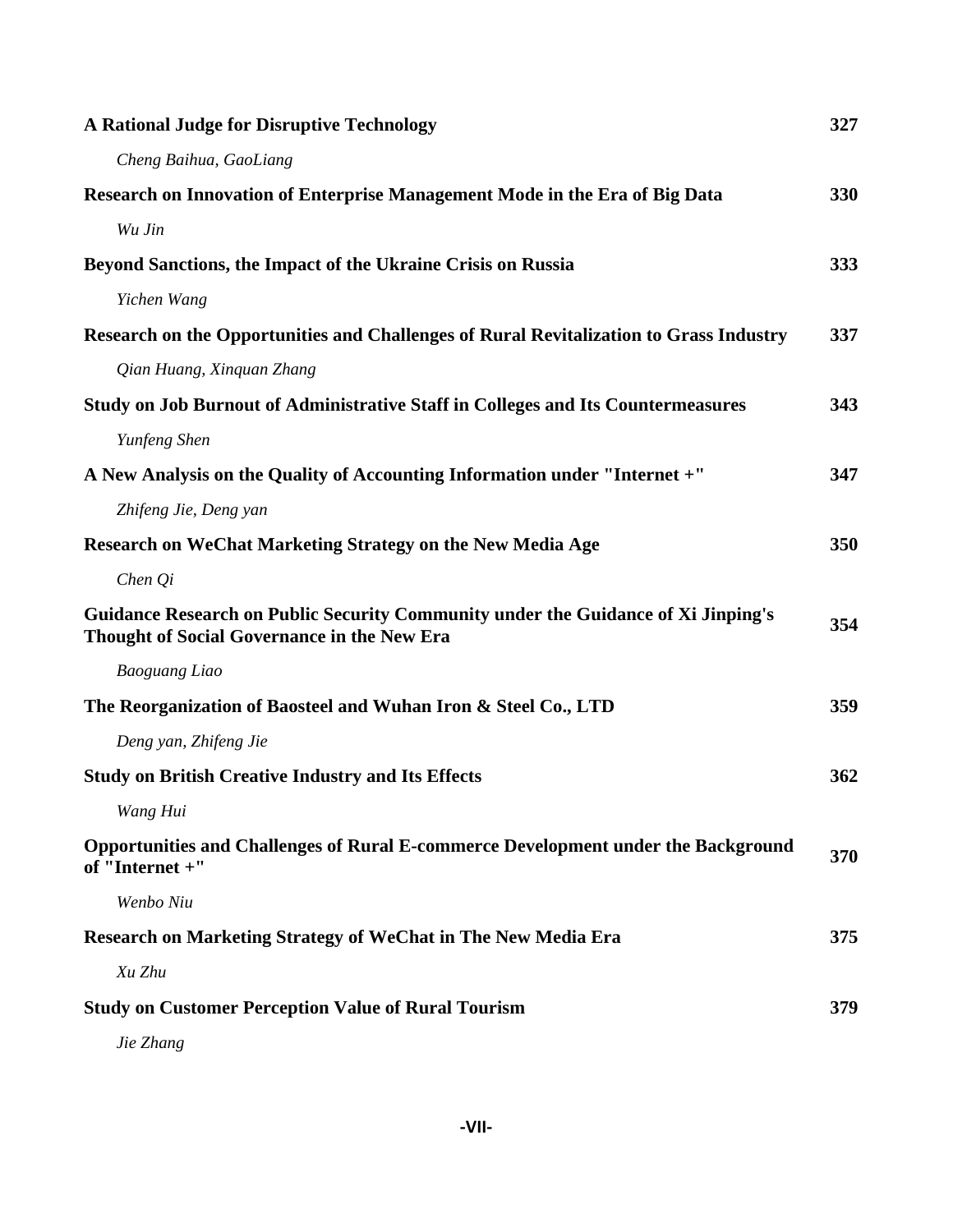| Discussion on Construction Technology of Supporting Frame Pedestal Base Steel<br><b>Structure of High-rise Building</b>                  | 383 |
|------------------------------------------------------------------------------------------------------------------------------------------|-----|
| Lei Han, Heng Zheng, Chuanhong Li                                                                                                        |     |
| <b>Analysis on the Innovation Path of Enterprise Business Model</b>                                                                      | 388 |
| Xiansheng Liu                                                                                                                            |     |
| Agricultural and Rural Development under the Revitalization of Rural Areas: A Case<br><b>Study of Meishan City</b>                       | 392 |
| Chun Xiao                                                                                                                                |     |
| Research on the Implementation Path of Mobile New Media Marketing Strategy for Small<br>and Medium-sized Enterprises in the Internet era | 397 |
| Yazi Li                                                                                                                                  |     |
| Research on Decoupling Economic Growth from Pressure on Natural Resources and the<br><b>Environment: A Case Study of Shanghai</b>        | 401 |
| Xiangyu Li                                                                                                                               |     |
| The Status and Influence of Bi-lateral Exchanges between Xinjiang and Pakistan                                                           | 408 |
| Li Jingfeng                                                                                                                              |     |
| Discussion on Optimization and Upgrading of Industrial Support in Hainan International<br><b>Tourism Island</b>                          | 413 |
| Li Tian                                                                                                                                  |     |
| <b>Collaborative Development of Sports Industry and Cultural Industry in the New Period</b>                                              | 418 |
| Liang Chang                                                                                                                              |     |
| <b>Research on Electronic Information and Its Safeguard Measures</b>                                                                     | 422 |
| Qiang Ji                                                                                                                                 |     |
| Study on the Countermeasures of Introducing Talents in the Construction of Xi'an<br><b>International Metropolis</b>                      | 427 |
| Wanjin Zhang                                                                                                                             |     |
| Research on Xi'an College Students' Innovation and Entrepreneurship Practice Platform<br>in the "Internet+" Era                          | 431 |
| Dapeng Ren                                                                                                                               |     |
| Research on the Application of Handicraft Technology in Mural Painting                                                                   | 436 |
| Wenwen Xing                                                                                                                              |     |

**-VIII-**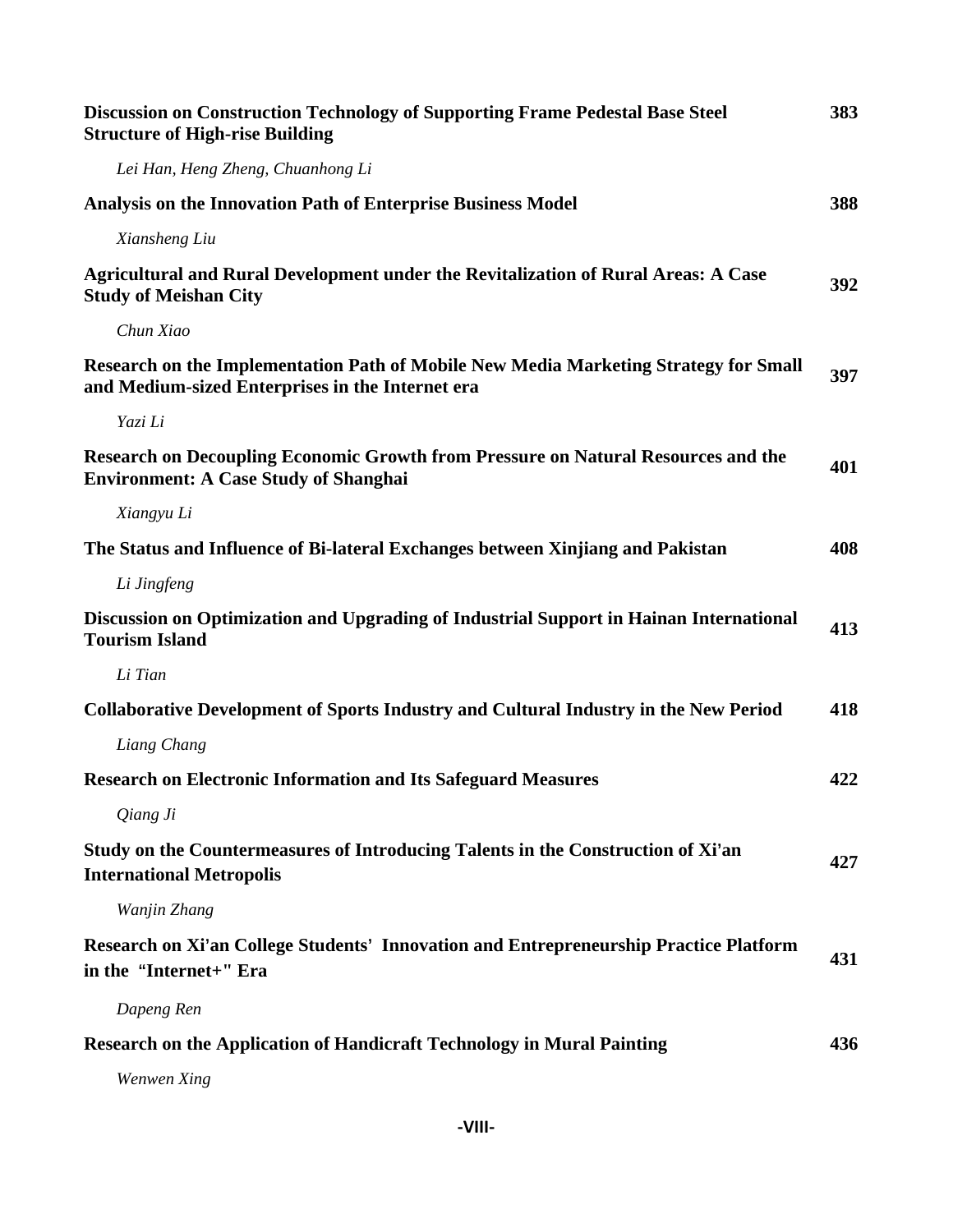| <b>Research on Enterprises Vertical Merger Based on Transaction Cost Theory</b>                                                            | 441 |
|--------------------------------------------------------------------------------------------------------------------------------------------|-----|
| Yijun Zhao                                                                                                                                 |     |
| <b>Enterprise Valuation of China Construction Bank Based on Discounted Cash Flow Model</b>                                                 | 446 |
| Jiana Liu, Yuting Huang                                                                                                                    |     |
| Research on the Industrial Integration of the Tourism Industry in Xi'an from the<br><b>Panoramic View</b>                                  | 452 |
| Jian Xin                                                                                                                                   |     |
| Research on Macro Influencing Factors of Energy Intellectual Property in China:<br><b>Analysis Based on Dynamic Panel Data Model</b>       | 456 |
| Lingyao Pan                                                                                                                                |     |
| The Selection and Application of Ground Cover Plants in Garden                                                                             | 464 |
| Cui Cao                                                                                                                                    |     |
| Research on E-commerce Response Characteristics of New Type of Agricultural<br><b>Management Subjects</b>                                  | 468 |
| Xian Zhang, Jie Liu, Jiping Peng, Yanwei Wang, Minhui Liu                                                                                  |     |
| The Application of EVA in Enterprise Value Evaluation --Take the Bao 'an Group for an<br><b>Example</b>                                    | 476 |
| Yuting Huang                                                                                                                               |     |
| Research on Advantage Evaluation and Development Strategies of Xi'an as the Energy<br><b>Finance Centre in the Silk Belt Economic Belt</b> | 480 |
| Pei Zhang, Xianmin Ji                                                                                                                      |     |
| Research on Current Situation and Countermeasures of International Service Trade in<br><b>Jilin Province</b>                               | 484 |
| Yan Liu                                                                                                                                    |     |
| Analysis and Evaluation of the Coupling Development between Arterial Industry and<br><b>Venous Industry in Liaoning Province</b>           | 488 |
| Jiana Liu, Yuting Huang                                                                                                                    |     |
| Analysis of Rural Tourism Development Mode from the Perspective of Industrial<br><b>Integration</b>                                        | 494 |
| $\mathcal{D}_{\text{base}}$                                                                                                                |     |

*Zhongtao Fan*